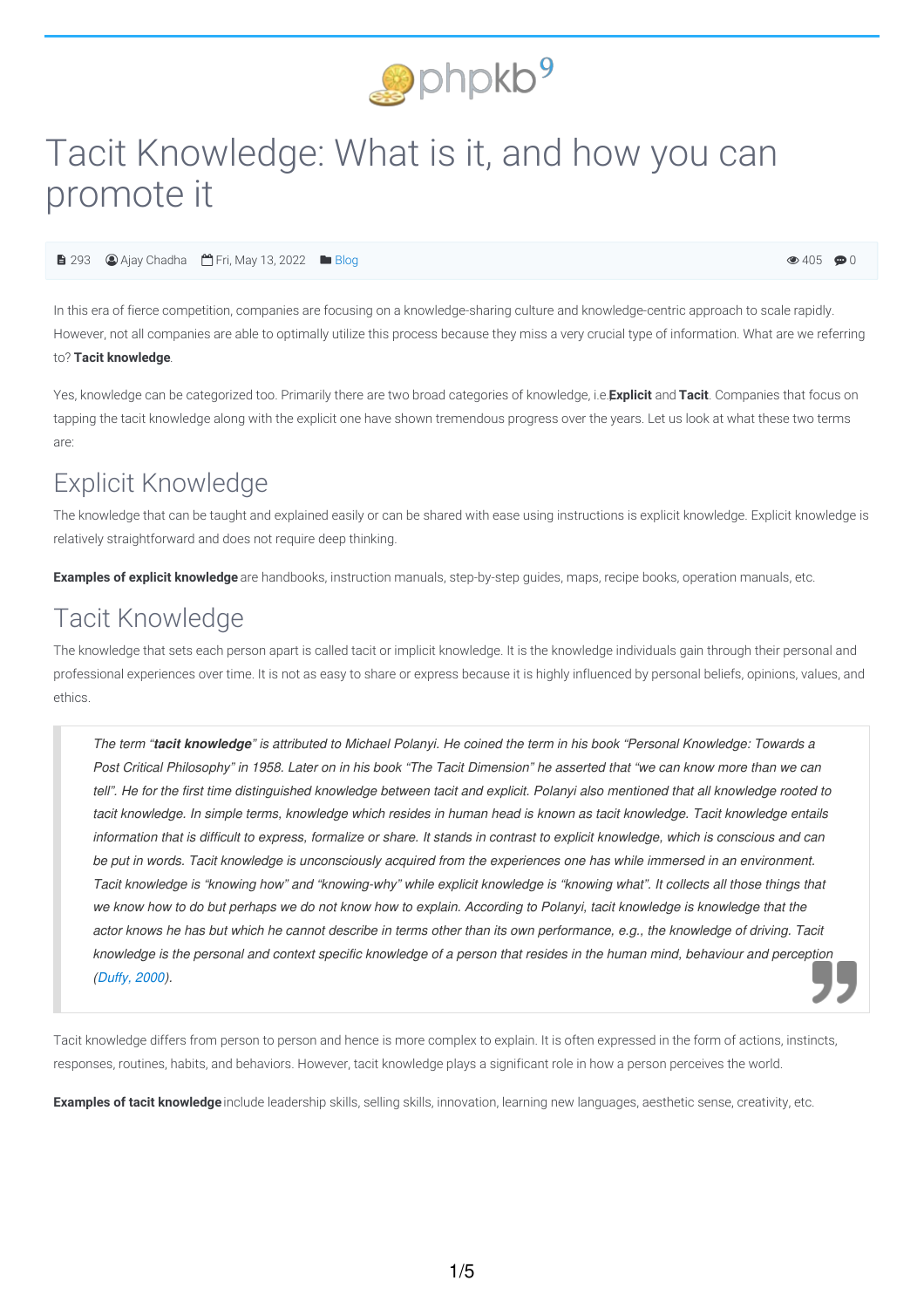

# Knowledge as an Iceberg Model

# **Explicit Knowledge:**



Now that you know the two types of knowledge, let us talk in-depth about the underrated and lesser-known –**tacit knowledge**.

## Why should businesses capture tacit knowledge?

Tacit knowledge is considered an intangible asset for a company. It helps businesses in many ways. Let us look at a few benefits of capturing tacit knowledge.

#### 1. It gives a competitive advantage

The problem most companies face is that when an employee leaves, they take their tacit knowledge along with them, costing companies a considerable sum to find a similar replacement. Tacit knowledge has evolved as one of the most valued untapped resources in companies.

It is essential to capture your employees' invaluable tacit knowledge to implement smoother processes. It helps establish best practices and demonstrate an optimal approach to tasks, improving productivity. Another advantage of tacit knowledge is that competitors might be able to steal tools, strategies, or explicit information but cannot lay hands on the tacit knowledge of your company.

Thus, incorporating tacit knowledge gives your organization a competitive edge while contributing to better decision-making and serving your stakeholders better. It also gives your customers more reasons to choose your brand over your competitors.

product innovation [\(Grant,](#page-4-1) 1996a), this is the ability of firms to consistently deliver new products and services that address customer's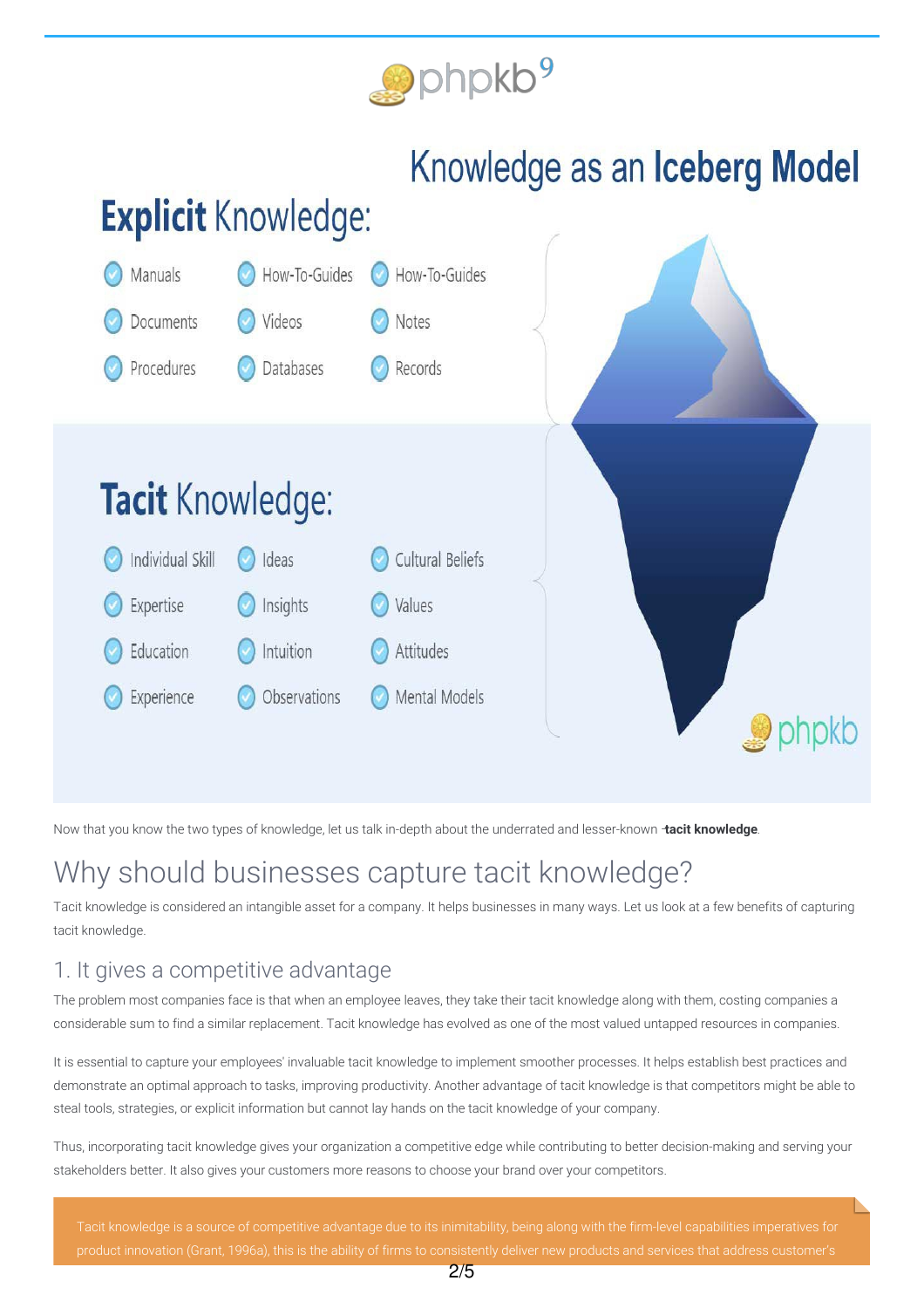

## 2. Enables Smoother and Effective Communication

Misunderstandings and disagreements are common phenomena in corporate circles. No great idea would come forward if nobody contributed their input and just agreed with each other.

The difference in individual tacit knowledge can cause disagreements among people, but at the same time, help them communicate more effectively to put their point across and, more importantly, fetch the best approach and solution to a particular problem.

Utilizing an internal knowledge base to make all the information visible, accessible, and transparent throughout the organization will avoid any misunderstanding and keep everyone updated and active. A knowledge management system helps the company leaders and resources align their goals, learn from each other and communicate effectively.

### 3. Enables Learning from Experiences

How does a person learn? Through studying and reading. But people learn the quickest when they hear of others' experiences. The best part about learning from others is that it gives people a sense of the right direction for the future without wasting time.

The inclusion of tacit knowledge into Standard Operating procedures gives a sense of context to how things can be done, especially in remote onboarding or training. Tacit knowledge can minimize knowledge gaps by people learning from each other's experiences.

### 4. It opens you to different perspectives

Human capital is the most valuable asset for a company, and skillfully leveraging each employee's perspective, experience, and tacit knowledge is the best value-addition for an organization.

When you incorporate the exchange and sharing of tacit knowledge, you give your employees a more accommodating outlook. They begin to value each other's perspectives and consider each other suggestions before arriving at the final solution. This culture builds trust and a value system that sets your organization apart from others, as even the external stakeholders can see the outcome and growth.

## Ways to Promote Tacit Knowledge Sharing

Many companies struggle to promote tacit knowledge. It is challenging to transfer tacit knowledge to organizational knowledge. Some reasons include more focus on explicit knowledge, the absence of a knowledge management system, and a laidback knowledge-sharing culture.

Let's look at a few ways to promote tacit knowledge within your organization.

## 1. Encourage a Learning Environment

As you know, tacit knowledge is difficult to explain or teach, and therefore a proper environment is crucial for exchanging tacit knowledge. A learning environment where seniors are open to learning from juniors or juniors can freely express themselves might help in this case. Creating an environment that promotes knowledge sharing will help promote tacit knowledge automatically.

## 2. Promote Hands-On Training

Tacit knowledge cannot be expressed easily. But one way to share such knowledge is by encouraging employees to observe the others while accomplishing a task. This promotes hands-on training and also enables sharing of tacit knowledge. You can create programs like reverse mentorship, wherein the new joiners are paired with senior employees and learn from each other.

## 3. Don't isolate a problem

Organizations generally leave a problem to the concerned department to solve it their way. However, it would be better not to isolate the problem and open it up to all the departments to get their input. This will promote tacit knowledge and provide a more holistic solution.

Some solutions by people might not be effective for that problem but might be the missing piece to another puzzle. So, it is essential to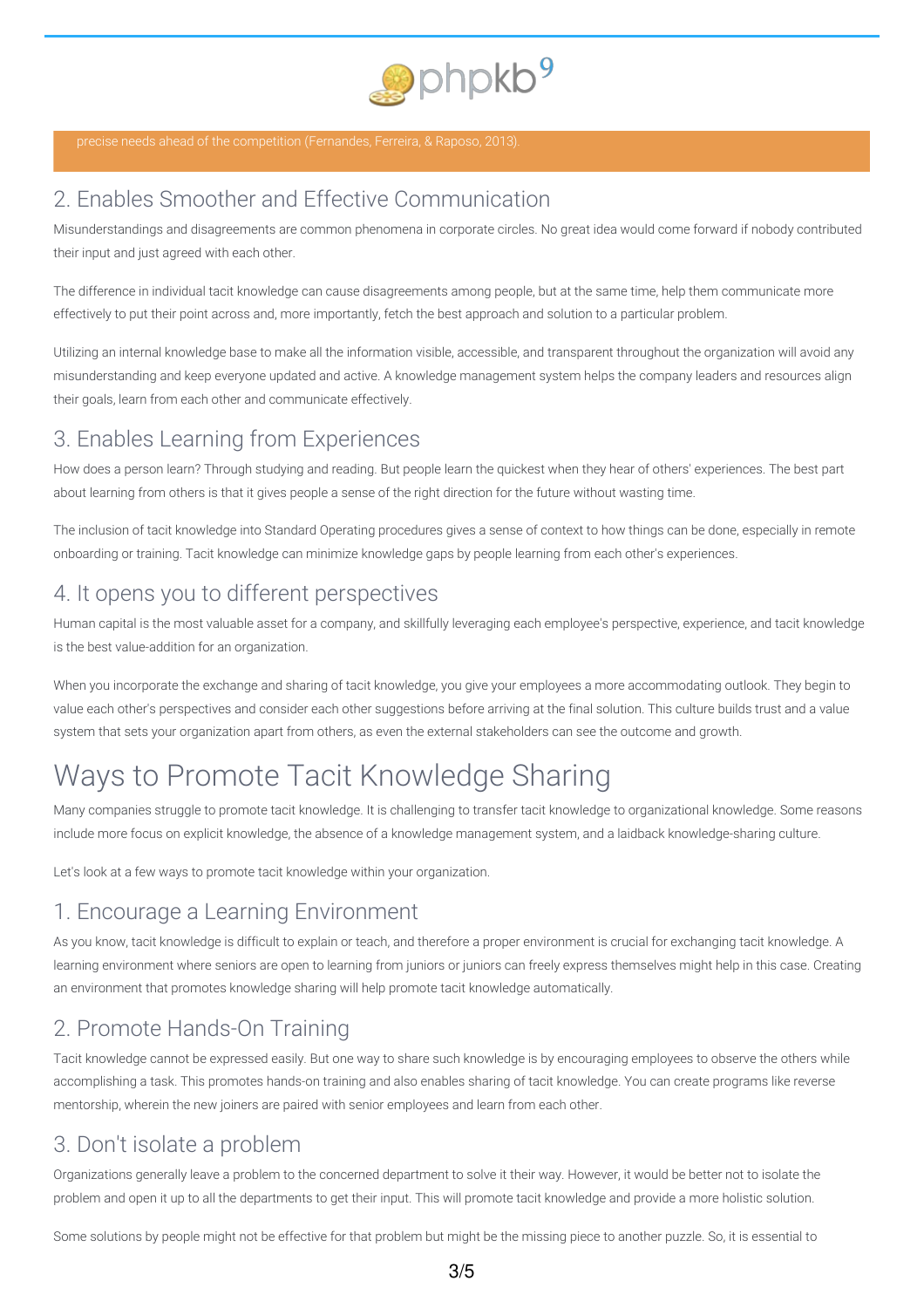

document these solutions and findings and make them accessible so that all employees can learn from each other.

# How to effectively share Tacit knowledge?

Studies found that personal interaction and informal networks work as the most successful means of sharing tacit knowledge.

#### Get a privately hosted 30-day trial to take a deeper dive into PHPKB!



## Tools to Capture Tacit Knowledge

Tacit knowledge poses a challenge to organizational knowledge management. Suitable tools are necessary to encourage, capture, and promote tacit knowledge in the company. Let's look at some essential tools you can use for the same in different departments.

## 1. Tools for Customer Service

## Real-Time Chat

LIVE chat enables customers to ask their queries via chat directly to a customer service executive. The executives must write their key takeaways from each customer interaction and share their list with other executives for knowledge sharing.

#### FAQ Section

A knowledge base allows you to create a public-facing FAQ (Frequently Asked Questions) database that customers can scan through for their queries and provide valuable feedback on the usefulness of the information.

### Call Recordings

Call center executives can be provided with call recording software to capture customer interactions. These customer interactions can be used during training and case studies to understand behaviors, impacts, and other tacit information

## 2. Tools for Management

#### Knowledge Base

A knowledge base [management](https://www.phpkb.com/knowledge-management-system) system allows your employees to compile information as they learn it. This creates a gigantic and valuable internal wiki, which any employee can use to deal with a particular problem or situation.

#### Campaign Management

It is easy to oversee large-scale marketing campaigns, KPIs, and A/B testing using campaign management tools.

#### Gantt Charts

These charts allow you to align the goals of different cross-functional teams.

# 3. Tools for Sales

### VoIP tools

Voice-over-Internet Protocol tools record the sales calls and pitch your sales executives make. These recordings can be used in the future for knowledge sharing, training, and case studies.

Deal Tracking Tools